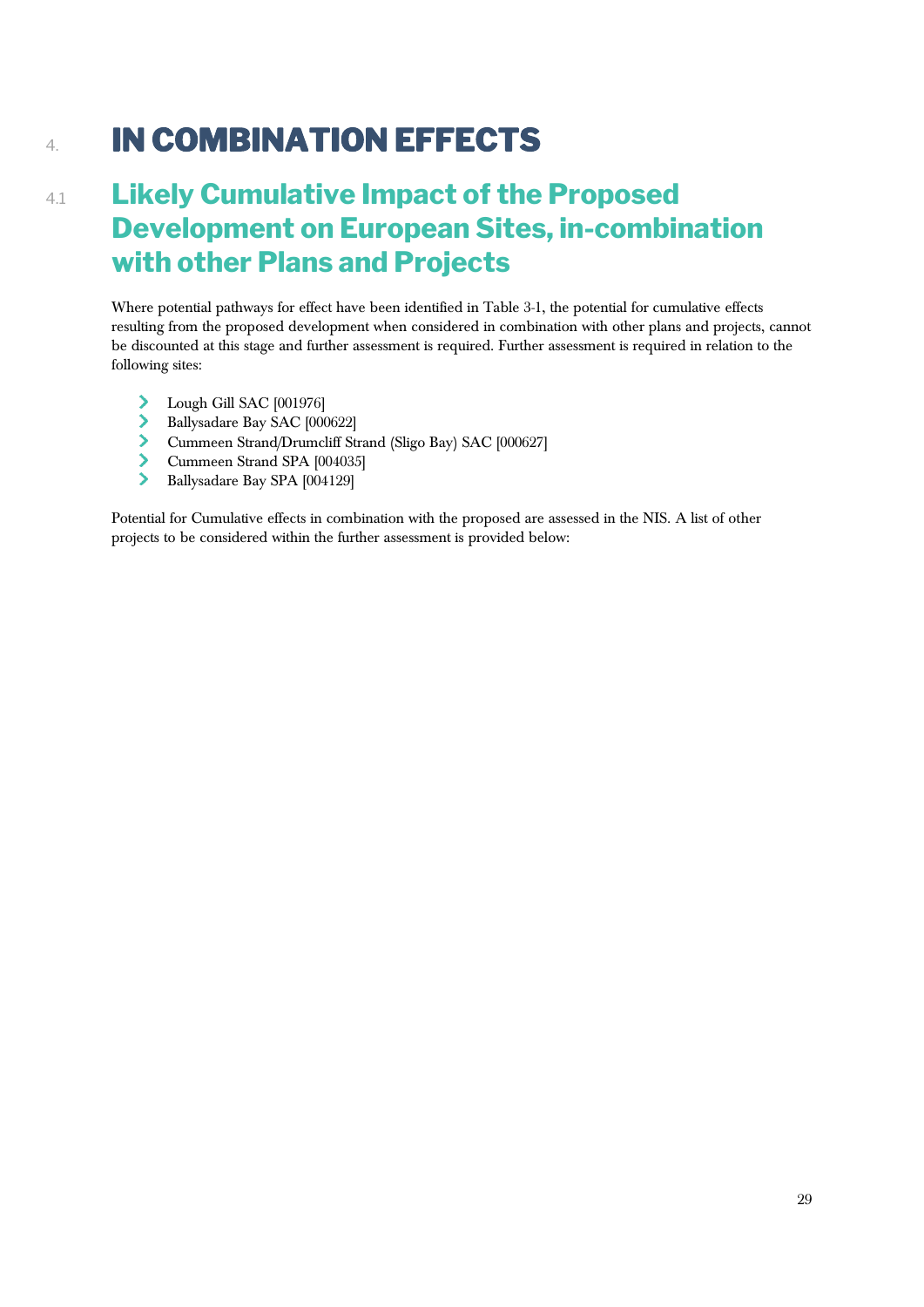## 4.1.1 **Identification of Other Projects**

The National Planning Application Map Viewer was consulted on 11.01.2022. Projects identified in the 1km radius of the proposed development from the last 5 years are:

- $\blacktriangleright$ Permission for development consisting of the construction of extension to south-east elevation of existing semi-detached dwelling house (Planning ref. 20414).
- У Permission for development consisting of permission of access from public road to serve existing agricultural sheds (Planning ref. 18122).
- $\blacktriangleright$ Permission for development consisting of proposed renovation and extensions to side and rear of existing detached dwelling house. Alterations to include increasing ridge and eave levels of side roof to match existing front facade, two new windows at first floor level and all associated landscaping and site works (Planning ref. 18314).
- $\blacktriangleright$ Permission for development consisting of (a) Convert part of attic space to living accommodation, (b) Construct a two-storey extension to side of dwelling house and (c) Construct a single storey extension to rear of dwelling house (Planning ref: 19351).
- У Permission for development consisting of the construction of a dwelling house, domestic garage and connect to public utilities, together with all associated site works (Planning ref. 17364).
- Retention for development consisting of Construction of extension to rear of existing dwelling house. 2) Retention of alterations to plans and elevations of existing dwelling house from those previously permitted under PL05/905 with all associated site works (Planning ref. 18324).
- $\blacktriangleright$ Permission for development consisting of: 1. Construction of a single storey extension to the front elevation of existing house and carry out material alterations to existing elevations. 2. Conversion of existing attached garage into habitable accommodation. 3. Reconnection to existing site services and associated site development works (Planning ref. 2058)
- ≻ Permission for development consisting of the change of design to dwelling house based on previously granted planning permission ref. No PL20/154, and all associated site works (Planning ref: 2175).
- Permission for development consisting of construction of a 1st floor rear bedroom extension (Planning ref. 19226)
- $\blacktriangleright$ Permission for development consisting of the erection of signage on the West and South elevations of Unit 14 and associated site works (Planning ref. 17272).
- $\blacktriangleright$ Permission for development consisting of Permission for the construction of a motor sales showroom and service garage building (1596 m2 gross floor area) with accommodation at a single level with a maximum height of 7.3 meters. The proposed accommodation comprises of car sales showroom (567 m2) aftersales (696 m2) valeting, photo booth and tyre fitting (267 m2) with staff accommodation. The proposed development includes 18 customer parking spaces and 170 spaces for display and storage of cars for sales. Permission is also sought for signage, hard and soft landscaping, new boundary treatments and all associated site development works. Access to the proposed development is to be from a new service road linked to the current site access at the North end of the site. A temporary motor sales site is also proposed to the east of the site with a small reception / office unit (66 m2), 5 customer parking and 51 display spaces, signage hard and soft landscaping and associated site works (Planning ref: 18245).
- У. Permission for development consisting of permission for the alterations to the previous planning application Reg. Ref: PL18/275. Proposed alterations include; Existing 2 no. Single and 2 no. Double internally illuminated Triple Sided Poster and Menu signs to be replaced with 1 no. Single and 3 no. Double, digital Poster and Menu Signs and 1 no. proposed 15" Digital Screen at the Drive Thru Window and associated site works (Planning ref. 19219).
- $\sum$ Permission for development consisting of modifications to the drive-thru arrangements to provide a side by side ordering arrangement: demolition of 6 sq m at the northern elevation reducing the corral and bin store from 30 sq m to 14 sq m and change of use of remaining space to dry storage; extension to existing collection booth/managers office (6.3 sq m) at eastern elevation; modifications to entrance arrangements to southern and western elevation;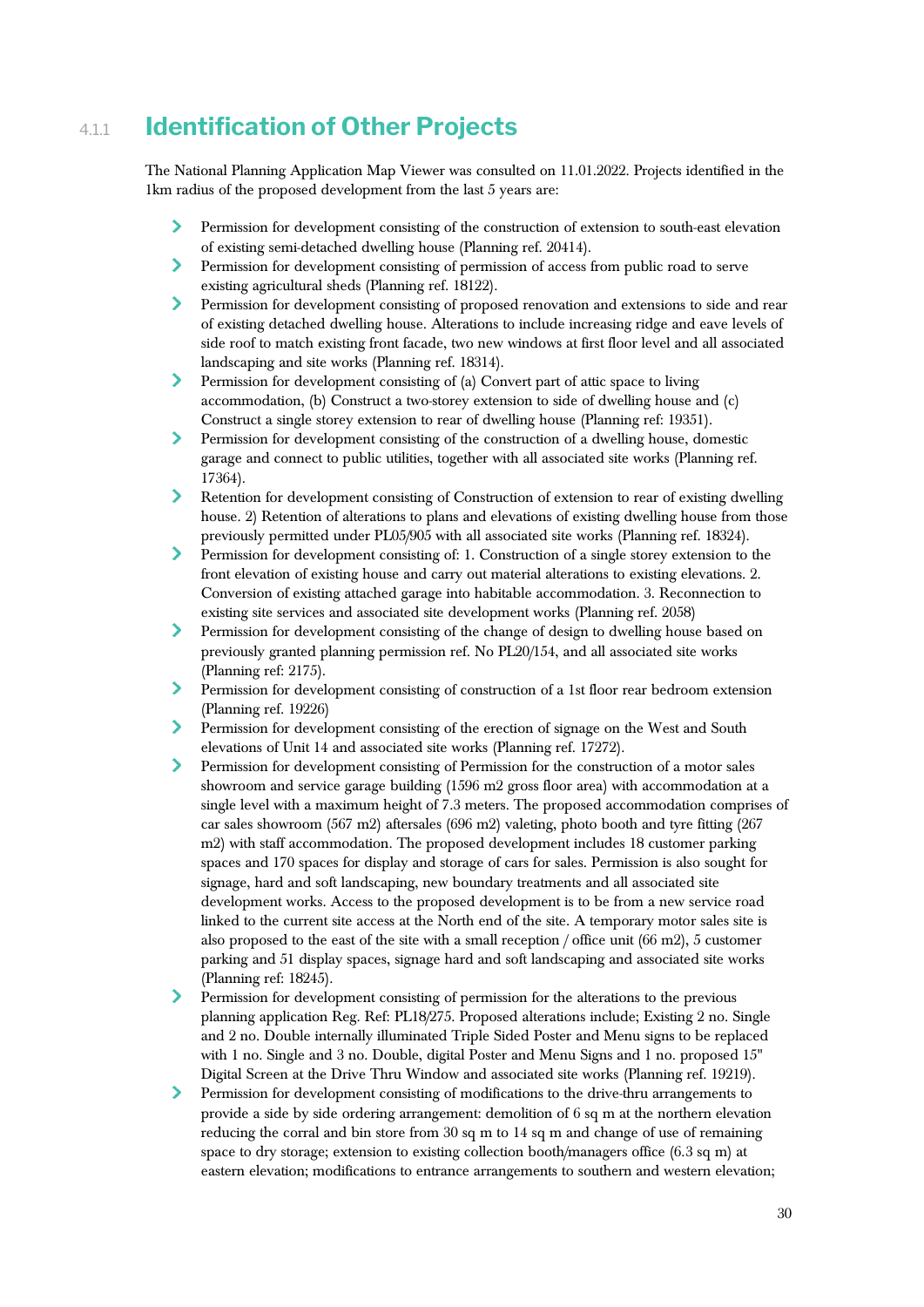provision of an outdoor seating area including a canopy area in lieu of the existing outdoor play area; extension of extenal bin storage area by 13 sq m (providing a bin store of 30.4 sq m); 1 No goal post height restrictor; 2 No Customer Order Displays, 3 No. new double digital screen signs; 15" digital display sign to customer collection window; amendments to fascia signage comprising removal of existing illuminated 'Golden Arch' sign to southern elevation and provision of a repositioned illuminated 'Golden Arch' sign (1,540mm X 1,540mm), provision of an illuminated 'Golden Arch' sign (1,540mm x 1,540mm) to northern elevation, removal of existing Illuminated 'Golden Arch' sign to western elevation and provision of a repositioned illuminated 'Golden Arch' sign (1,442mm X 1,729mm); relocation of existing sky sign; associated elevational changes; new road markings; speed control measures; protective bollards; directional signage; and all other associated site works (Planning ref. 208)

- ≻ Permission for development consisting of the installation of 10 No external condenser's, 1 No Air Handling Unit within a 2.1 m high palisade fence compound, new double door and external vent louvre's within the service yard at rear (Planning ref. 19364).
- ≻ Permission for development consisting of the following: the erection of new external signage to the front elevation of Unit No. 4 and all associated site works (Planning ref. 19456).
- ⋗ Permission for development consisting of a) Units 1a, 1b and 2 - 3 no. existing units (c.5,001 sq.m in total ) to be internally rearranged to form 2 no. new units 1 (c. 4050 sq.m) and 2 (c.784 sq.m) - including minor elevational alterations. B) Unit 4 - Internal alterations including removal of existing mezzanine (c.77 sq.m) and provision of a new mezzanine floor level measuring c 747 sq.m with associated stairs/lift and minor alterations to existing rear elevation. c) Unit 8 - Internal alterations including removal of existing mezzanine (c. 200 sq.m) and provision of a new first floor level measuring c.903 sq.m with associated stairs/lift and minor alterations to existing rear and side elevations d) Unit 11 - Internal alterations including provision of a new first floor level measuring c 836 sq.m, associated stairs / lift and minor alterations to existing rear and side elevations. All associated site development works and services provision (Planning ref. 1818).
- $\sum$ Permission for development consisting of the construction of a 161sqm storage mezzanine, 67 sqm external WEEE enclosure, installation of 2 no external air handling units and condensers, elevational changes to the rear facade including installation of dock shelter/roller door, personnel door, distribution ductwork and all associated site works (Planning ref 20182).
- ⋗ Permission for development consisting of demolition of the old Staff Quarters Building and for permission to erect a Storage Building at the rear of the site (Planning ref. 19182).
- $\blacktriangleright$ Permission for development consisting of the construction a single storey extension to the rear of dwelling house with all associated works (Planning ref. 19120).
- $\blacktriangleright$ Permission for development consisting of the construction of 6 no. new dwelling houses (1 no. detached, 2 no. semi-detached and a terrace of 3 no. houses), new vehicular entrances onto Pearse Road and all associated site works and services (Planning ref. 19447).
- ≻ Permission for development consisting of; (a) demolition of 2 no. garages to rear of existing dwelling, (b) alterations to elevations of existing dwelling, (c) construction of a new rear extension, (d) construction of new front porch, (e) removal of 2 no. chimneys together with all associated site works (Planning ref. 20323).
- $\blacktriangleright$ Retention for development consisting of retention of single storey extension, floor area 22.50 sq.m. to the rear of existing dwellinghouse (Planning ref. 20377).
- Permission for development consisting of construction of a single storey extension to the rear of a single storey semi-detached dwelling house (Planning ref. 18127).
- ≻ Permission for development consisting of construction of a two storey extension semi-detached dwelling house (Planning ref. 18126).
- $\blacktriangleright$ Permission for development consisting of the construction a single storey extension to the rear of dwelling house with all associated works (Planning ref. 19120).
- У Retention for development consisting of the retention of extension to side of Scooters Creche (Planning ref. 20187).
- $\blacktriangleright$ Permission for development consisting of the proposed demolition of existing dwelling and associated ancillary buildings, decommissioning of existing septic tank system, and their replacement with the proposed construction of a new dwelling, on-site waste water treatment